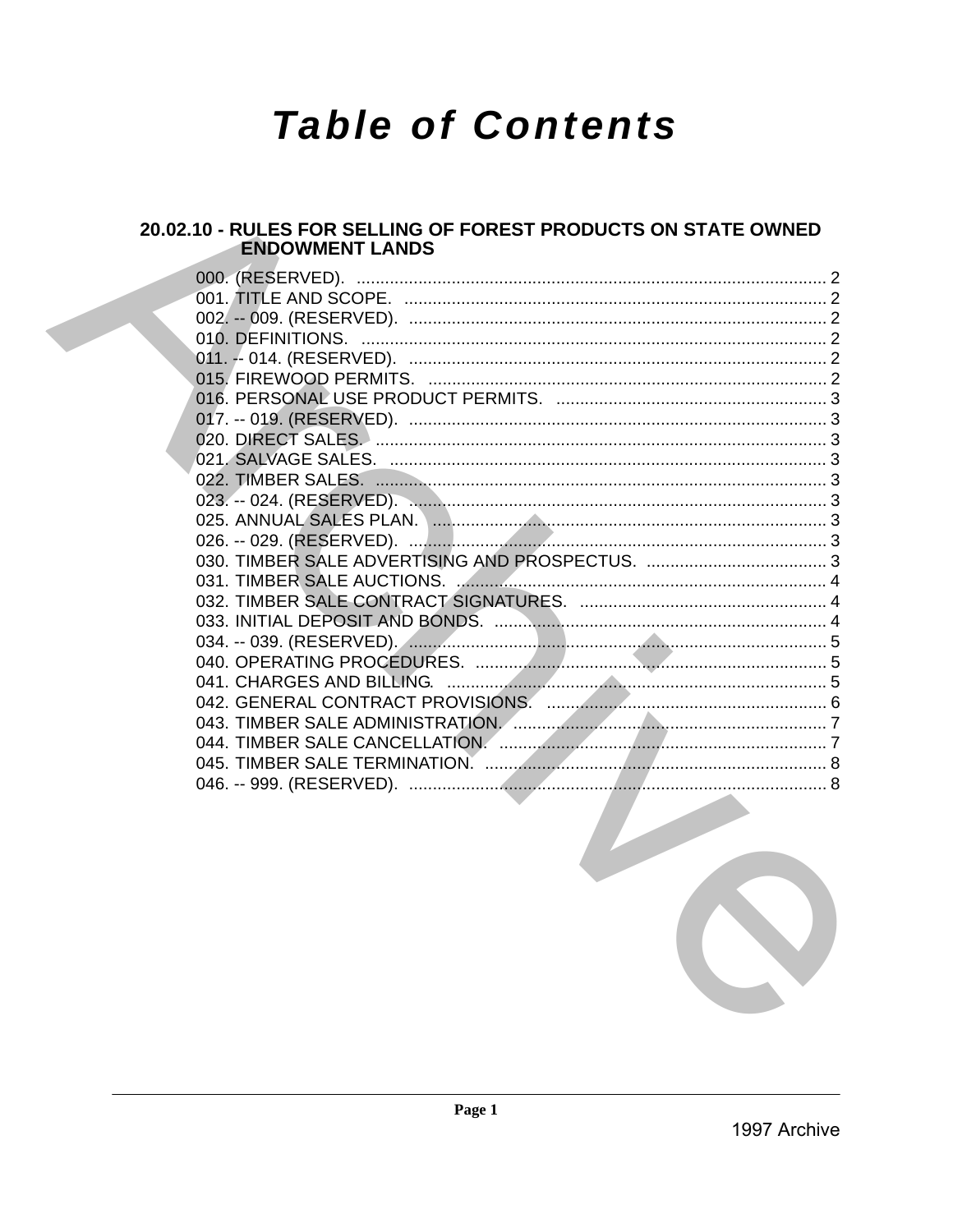#### **IDAPA 20 TITLE 02 Chapter 10**

#### **20.02.10 - RULES FOR SELLING OF FOREST PRODUCTS ON STATE OWNED ENDOWMENT LANDS**

#### <span id="page-1-1"></span>**000. (RESERVED).**

#### <span id="page-1-2"></span>**001. TITLE AND SCOPE.**

# <span id="page-1-3"></span>**002. -- 009. (RESERVED).**

# <span id="page-1-6"></span><span id="page-1-5"></span><span id="page-1-4"></span>**010. DEFINITIONS.**

<span id="page-1-0"></span>

| 000.          |                                                                                                                                                                                                                                                                                                                                                                                                                      | (RESERVED).                                                                                                                                                                                                                                                                                                                                 |              |  |
|---------------|----------------------------------------------------------------------------------------------------------------------------------------------------------------------------------------------------------------------------------------------------------------------------------------------------------------------------------------------------------------------------------------------------------------------|---------------------------------------------------------------------------------------------------------------------------------------------------------------------------------------------------------------------------------------------------------------------------------------------------------------------------------------------|--------------|--|
| 001.          | <b>TITLE AND SCOPE.</b><br>These rules set forth the policy and procedures for selling forest products from state endowment lands and are<br>adopted pursuant to and shall be construed in a manner consistent with the duties and responsibilities of the Idaho<br>Board of Land Commissioners as set forth in title 58, chapters 1 and 4, Idaho Code and article 9, sections 7 and 8 of<br>the Idaho Constitution. |                                                                                                                                                                                                                                                                                                                                             |              |  |
| $002. - 009.$ |                                                                                                                                                                                                                                                                                                                                                                                                                      | (RESERVED).                                                                                                                                                                                                                                                                                                                                 |              |  |
| 010.          |                                                                                                                                                                                                                                                                                                                                                                                                                      | DEFINITIONS.                                                                                                                                                                                                                                                                                                                                |              |  |
|               | 01.                                                                                                                                                                                                                                                                                                                                                                                                                  | Board. The Idaho State Board of Land Commissioners.                                                                                                                                                                                                                                                                                         | $(10-26-92)$ |  |
|               | 02.                                                                                                                                                                                                                                                                                                                                                                                                                  | Contract. Timber sale contract in a form prescribed by the department.                                                                                                                                                                                                                                                                      | $(10-26-92)$ |  |
|               | 03.                                                                                                                                                                                                                                                                                                                                                                                                                  | Cutting Unit. A defined portion of a timber sale that is identified on a map and on the ground.                                                                                                                                                                                                                                             | $(10-26-92)$ |  |
|               | 04.                                                                                                                                                                                                                                                                                                                                                                                                                  | Department. The Idaho Department of Lands.                                                                                                                                                                                                                                                                                                  | $(10-26-92)$ |  |
|               | 05.                                                                                                                                                                                                                                                                                                                                                                                                                  | Development Credits. A stumpage credit received by the purchaser for the construction or<br>reconstruction of roads, bridges, or other permanent improvements.                                                                                                                                                                              | $(10-26-92)$ |  |
|               | 06.                                                                                                                                                                                                                                                                                                                                                                                                                  | Director. The director of the Idaho Department of Lands or his authorized representative.                                                                                                                                                                                                                                                   | $(10-26-92)$ |  |
|               | 07.                                                                                                                                                                                                                                                                                                                                                                                                                  | Forest Products. Major forest resources including sawlogs, pulp, cedar poles, and cedar products<br>suitable for split products or other marketable materials.                                                                                                                                                                              | $(10-26-92)$ |  |
|               | 08.<br>development credit.                                                                                                                                                                                                                                                                                                                                                                                           | Net Appraised Value. The minimum estimated sale value of the forest products after deducting the                                                                                                                                                                                                                                            | $(10-26-92)$ |  |
|               | 09.<br>development credit.                                                                                                                                                                                                                                                                                                                                                                                           | Net Sale Value. The estimated final sale value of the forest products after deducting the                                                                                                                                                                                                                                                   | $(10-26-92)$ |  |
|               | 10.                                                                                                                                                                                                                                                                                                                                                                                                                  | Person. An individual, partnership, or corporation.                                                                                                                                                                                                                                                                                         | $(10-26-92)$ |  |
| contract.     | 11.                                                                                                                                                                                                                                                                                                                                                                                                                  | Purchaser. A successful bidder for forest products from a state sale who has executed a timber sale                                                                                                                                                                                                                                         | $(10-26-92)$ |  |
|               | 12.                                                                                                                                                                                                                                                                                                                                                                                                                  | Roads. Forest access roads used for the transportation of forest products.                                                                                                                                                                                                                                                                  | $(10-26-92)$ |  |
|               | 13.                                                                                                                                                                                                                                                                                                                                                                                                                  | State. The state of Idaho.                                                                                                                                                                                                                                                                                                                  | $(10-26-92)$ |  |
| $011. - 014.$ |                                                                                                                                                                                                                                                                                                                                                                                                                      | (RESERVED).                                                                                                                                                                                                                                                                                                                                 |              |  |
| 015.          |                                                                                                                                                                                                                                                                                                                                                                                                                      | <b>FIREWOOD PERMITS.</b>                                                                                                                                                                                                                                                                                                                    |              |  |
|               | 01.                                                                                                                                                                                                                                                                                                                                                                                                                  | Free Use Permits. Free use firewood areas may be designated by the department to encourage the<br>removal of firewood as a benefit to the management of endowment lands. Examples would be clearcuts and logging<br>debris adjacent to roads. Free use permits for not more than ten (10) cords will be issued and valid only in designated |              |  |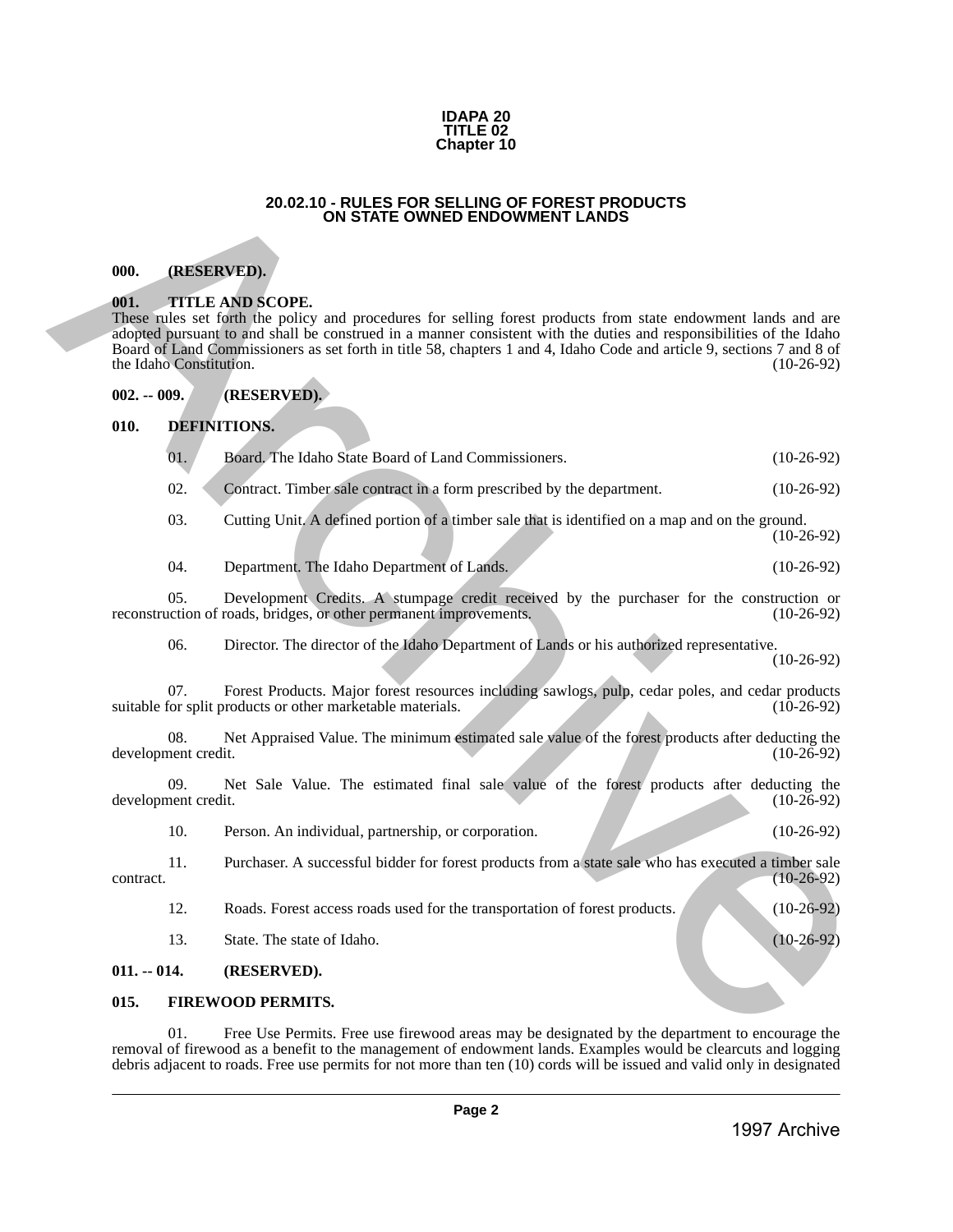free use firewood areas. (10-26-92)

02. Charge Permits. Permits issued outside of Free Use Firewood areas will be sold on a charge basis at a fee schedule determined by the Board. (10-26-92)

# <span id="page-2-0"></span>**016. PERSONAL USE PRODUCT PERMITS.**

Dead and down forest products and brush growing on state lands which are not required for water conservation and are not suitable for sawing, manufacturing, or processing may be sold by the department for the personal use of the individual without advertisement. Permits for the sale of dead and down forest products will not exceed five hundred dollars (\$500) in value per permit. (10-26-92)

# <span id="page-2-1"></span>**017. -- 019. (RESERVED).**

# <span id="page-2-2"></span>**020. DIRECT SALES.**

The direct sale of forest products without advertisement may be authorized by the director if the net appraised value does not exceed the maximum value established by the state board of land commissioners and the volume does not exceed one hundred thousand (100,000) board feet in volume. This type of sale is to be used to harvest isolated or bypassed parcels of timber of insufficient value and volume to justify a salvage sale (refer to Rule Section 021). The direct sale shall not be used where two (2) or more potential purchasers may be interested in bidding on the forest products offered for sale. The duration of a direct sale shall not exceed an initial period of six (6) months with a provision for one six (6) month extension. The purchaser shall furnish an acceptable performance bond in the amount of thirty percent (30%) of the sale value with a minimum bond of one hundred dollars (\$100). Advance payment will be required and all sales will be on a lump sum basis. the vector distinction of the based of the control of Fitch is a strong the state of the state of the state of the state of the state of the state of the state of the state of the state of the state of the state of the st

# <span id="page-2-3"></span>**021. SALVAGE SALES.**

Salvage sales shall not exceed the net appraised value established by the state board of land commissioners and one million (1,000,000) board feet in estimated volume and are intended to be used in the harvesting of timber which, in the opinion of the director, is of insufficient quality and/or quantity to support a timber sale (refer to Rule Section 022). Salvage sales shall be advertised one week in a newspaper located in the county in which the sale is located and sold at an oral auction. The contract requirements for salvage sales shall be the same as for timber sales. (7-1-96)

# <span id="page-2-4"></span>**022. TIMBER SALES.**

Sales exceeding the net appraised value for salvage sales established by the state board of land commissioners net appraised value and one million  $(1,000,000)$  board feet in estimated volume are designed to produce maximum stumpage returns to the endowment funds consistent with prudent long-term management practices.  $(7-1-96)$ stumpage returns to the endowment funds consistent with prudent long-term management practices.

# <span id="page-2-5"></span>**023. -- 024. (RESERVED).**

# <span id="page-2-6"></span>**025. ANNUAL SALES PLAN.**

The department will prepare an annual sales plan which will describe the timber sales to be offered for sale during the forthcoming fiscal year. The annual sales plan will be based on recommended annual harvest volumes utilizing inventory reports, local stand conditions, special management problems, and economic factors. The plan will be presented to the Board for approval annually. Upon approval the plan will be printed and distributed to all interested parties. The annual sales plan may be altered to respond to changing market conditions or to expedite the sale of damaged or insect-infested forest products. Each individual timber sale will be submitted to the Board for approval prior to advertisement.

# <span id="page-2-7"></span>**026. -- 029. (RESERVED).**

# <span id="page-2-8"></span>**030. TIMBER SALE ADVERTISING AND PROSPECTUS.**

01. Advertising. All timber sales shall be advertised in one (1) or more newspapers, one (1) of which shall be in the county where the sale is located, once a week for four (4) consecutive weeks. In cases of catastrophic damage caused by insect, weather, or fire, the Board may direct an advertisement of less than four (4) consecutive weeks. If such sale is located in more than one (1) county, it shall be advertised in each of the respective counties. The advertisement shall state the time, place, description of the land by legal subdivision on which sale is located, volume, and minimum appraised price below which no bid will be accepted. The cost of advertisement will be paid by the sale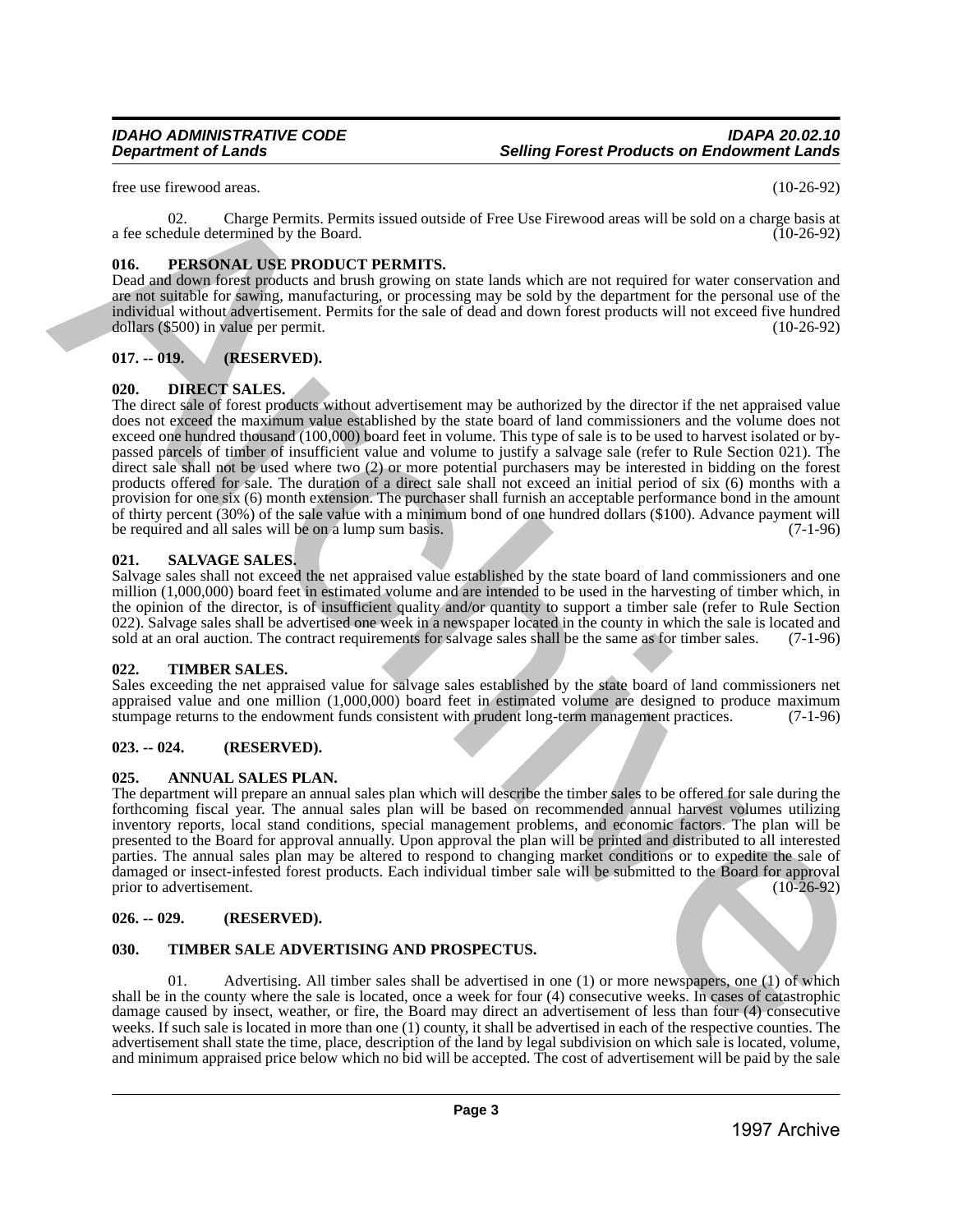purchaser within ten (10) days of the date of sale. (10-26-92)

02. Prospectus. In order to ensure that prospective bidders have sufficient notice and information on state timber sales, the department will prepare and mail a sale prospectus to any person who requests placement on the timber sale mailing list or who the director believes is interested in such sales. (10-26-92) the timber sale mailing list or who the director believes is interested in such sales.

# <span id="page-3-0"></span>**031. TIMBER SALE AUCTIONS.**

01. Qualifications for Bidding. Any person is qualified for bidding upon presentation to the department at the time of sale a bid deposit in a form acceptable to the state in the amount of ten percent (10%) of the net appraised value, provided such person is not delinquent on any payments to the state at the time of sale, that such person is not a minor as defined in Section 32-101 Idaho Code, and that such person meets the bidding qualifications described in IDAPA 20.02.11, the Rules for the Timber Supply Stabilization Act of 1989 on State Forests. Foreign corporations as defined in Section 30-1-106 shall procure a certificate of authority to do business in Idaho to be eligible to bid on and purchase state timber. (10-26-92)

02. Opening the Sale. The director's representative will open the sale, read the advertisement, and ask for questions. The director's representative will then accept bid deposits as described in Subsection 031.01, which will qualify any person to participate in the auction. Each qualified bidder will select a numbered card to determine who will be allowed the first bid. The person entitled to the first bid may bid the minimum appraised or any higher price. Any other person is then entitled to bid on any or all species of forest products with a bid not less than ten cents (\$.10) per thousand (1000) board feet or one cent (\$.01) per lineal foot for poles. Bidding progresses with each previous bid being accepted by the last bidder. All bidding is done orally and in the form of an auction. (10-26-92) particular of 10 b) and particular states. The state of the results in the state of the results in the state of the results in the results in the results in the results in the results in the results in the results in the

03. Closing the Sale. The director's representative will close the sale and award the sale to the successful bidder. Checks will be returned to the unsuccessful bidders. Sale values and charges will be calculated on the day of sale, and within ten days the successful bidder will be required to pay the cost of advertising plus the difference between the bid deposit value (refer to Rule Subsection 031.01) and ten percent (10%) of the net sale value. value. (10-26-92) (10-26-92)

# <span id="page-3-1"></span>**032. TIMBER SALE CONTRACT SIGNATURES.**

A contract and supplemental documents including bond forms are prepared by the department and sent to the successful bidder with appropriate instructions following the day of sale. The purchaser then returns the executed signed contract, accompanied by the applicable bonds, for signature by the governor, secretary of state, and director. The sale is considered consummated when all signatures are affixed. The original contract is then returned to the purchaser. The document is a binding contract which cannot be altered except through mutual agreement of the Board and the purchaser.

# <span id="page-3-2"></span>**033. INITIAL DEPOSIT AND BONDS.**

01. Initial Deposit. The initial deposit (ten percent (10%) of net sale value) shall be retained by the state as a cash reserve for the duration of the contract; the purchaser shall not be entitled to any interest earned thereon. The state may at its discretion apply all or a portion of the initial deposit as final payment for forest products removed and/<br>or to satisfy other contractual obligations. (10-26-92) or to satisfy other contractual obligations.

02. Performance Bond. A bond in the amount of fifteen percent (15%) of the net sale value of the forest products shall be executed within thirty (30) days from the date of sale but prior to execution of the contract. The bond shall be in a form acceptable to the department, conditioned upon the purchaser's compliance with all laws and rules of the state of Idaho applicable to the purchase, all provisions of the contract, and all other terms and conditions imposed by the state. The state shall have the right to cancel the contract if the purchaser allows the bond to lapse at any time during the term of the contract. any time during the term of the contract.

03. Guarantee of Payment. Prior to cutting of any forest products, the purchaser shall guarantee the payment of the products to be cut and/or removed by providing a noninterest-earning cash bond or filing a payment bond in a form acceptable to the department. The amount of the cash bond or payment bond, exclusive of the initial deposit, shall be determined by the department and shall be at least equal to the estimated net value of the amount of forest products to be harvested during the next ninety (90) day period based on the purchaser's written estimate,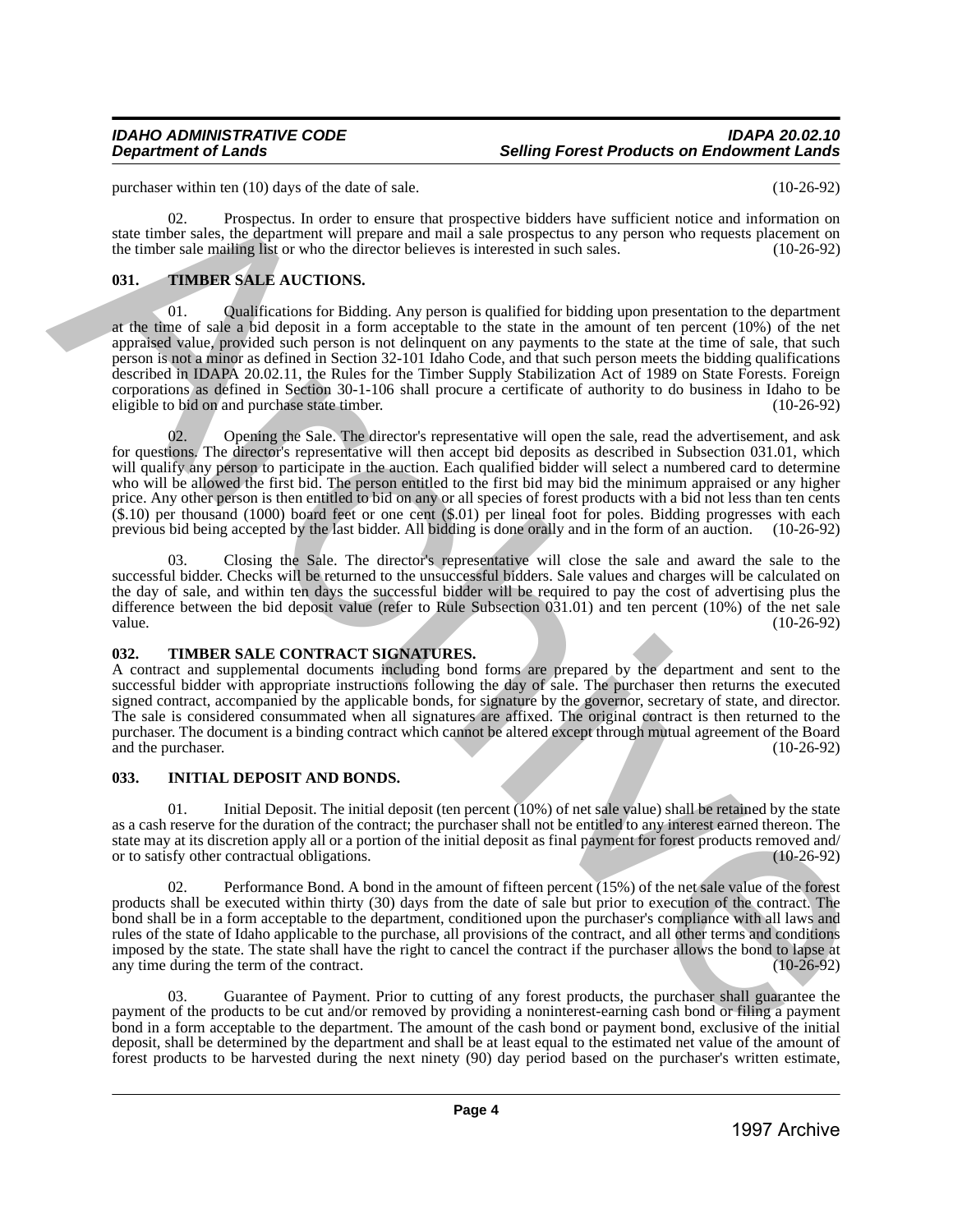# *IDAHO ADMINISTRATIVE CODE IDAPA 20.02.10* **Selling Forest Products on Endowment Lands**

except a cash bond may be made in an amount equal to the entire net value of the timber to be harvested from a cutting unit as described and included in a cutting permit issued by the department. The director reserves the right to call for additional cash bonds or increase of the payment bond if the department's estimate of the forest products to be cut and/or removed exceeds the purchaser's written estimate. Should the purchaser elect not to log in the subsequent ninety (90) day period, the State shall refund or release the purchaser's guarantee of payment upon request of the purchaser, excluding the value of felled or decked forest products remaining on the sale area. (10-26-92)

Letters of Credit. Letters of credit are an acceptable form of performance and/or guarantee of payment bond. A letter of credit shall be irrevocable, prepared in a format prescribed by the director, issued by institutions or through a correspondent bank authorized to do business in Idaho, and the account party on the letter of credit must be identical to the purchaser. (10-26-92)

# <span id="page-4-0"></span>**034. -- 039. (RESERVED).**

# <span id="page-4-1"></span>**040. OPERATING PROCEDURES.**

01. Logging and Operation Plan. Prior to the commencement of any logging or road construction activities, the purchaser shall submit to the department an acceptable written logging and operation plan for that season of operations. This plan shall include the following: description of the area by legal subdivision(s) or cutting unit(s) upon which the purchaser plans to operate; an estimate of the ninety (90) day production schedule; size and type of equipment; name(s) of purchaser representative(s) and of logging or company contractor(s); and road construction schedule (if applicable). Any change or deviation from this plan which increases production in the ninety (90) day production schedule shall be submitted in writing to the department prior to such increase.(10-26-92)

02. Cutting Permits. No forest products shall be cut until a cutting permit has been issued by the department. Written notice shall be given to the state describing by legal subdivision(s) or cutting unit(s) the area which the purchaser desires to harvest. The logging and operation plan must be approved by the department and a guarantee of payment provided before a cutting permit will be issued by the state. The department may require all forest products to be harvested and scaled before a subsequent cutting permit is issued. In the event the purchaser violates or breaches any term of the contract, the department may deny issuance of additional cutting permits until corrective action is completed. The purchaser shall give the department two weeks notice before cutting commences on any permitted area. (10-26-92) on any permitted area. tood a constraint in the main state in a measure of the constraint of the higher to be been able to the constraint of the constraint of the main state in the main state in the main state in the main state in the main stat

# <span id="page-4-2"></span>**041. CHARGES AND BILLING.**

01. Stumpage and Interest Payments. A stumpage summary of volumes scaled during the prior month and a statement of account will be prepared by the department and forwarded to the purchaser monthly. The statement shall include interest computed from the date of sale to the date of the billing at the rate of six percent (6%) per annum. The purchaser shall make payments within thirty (30) days of the end of the billing period or the payment shall be considered delinquent.

02. Development Credits. The recovery of development credits where applicable shall be allowed on all forest products that are billed at the rate of seventy-five percent (75%) of each load value until the entire development credit has been recovered by the purchaser. (10-26-92) development credit has been recovered by the purchaser.

03. Fire Protection and Slash Disposal. The purchaser shall be billed annually for the annual cost of fire protection based on a per-acre rate calculated as the most recent average cost for the forest protective district for the lands described in the contract. Additionally, the purchaser shall enter into a separate contract with the department providing for the management of the slash hazard at a rate specified for each sale. The purchaser shall be billed monthly at the specified slash rate for all forest products removed. monthly at the specified slash rate for all forest products removed.

Scaling Charges. The purchaser shall be billed monthly at the rate in dollars per thousand board feet or equivalent measure determined by the Board for the cost of scaling or measuring forest products harvested. Should the contract be extended, the purchaser shall pay the prevailing rate for scaling in force at the time of extension, which may not be the amount specified in the contract. Scaling charges will not be collected for forest products which are paid for in advance on a lump-sum basis. (10-26-92) are paid for in advance on a lump-sum basis.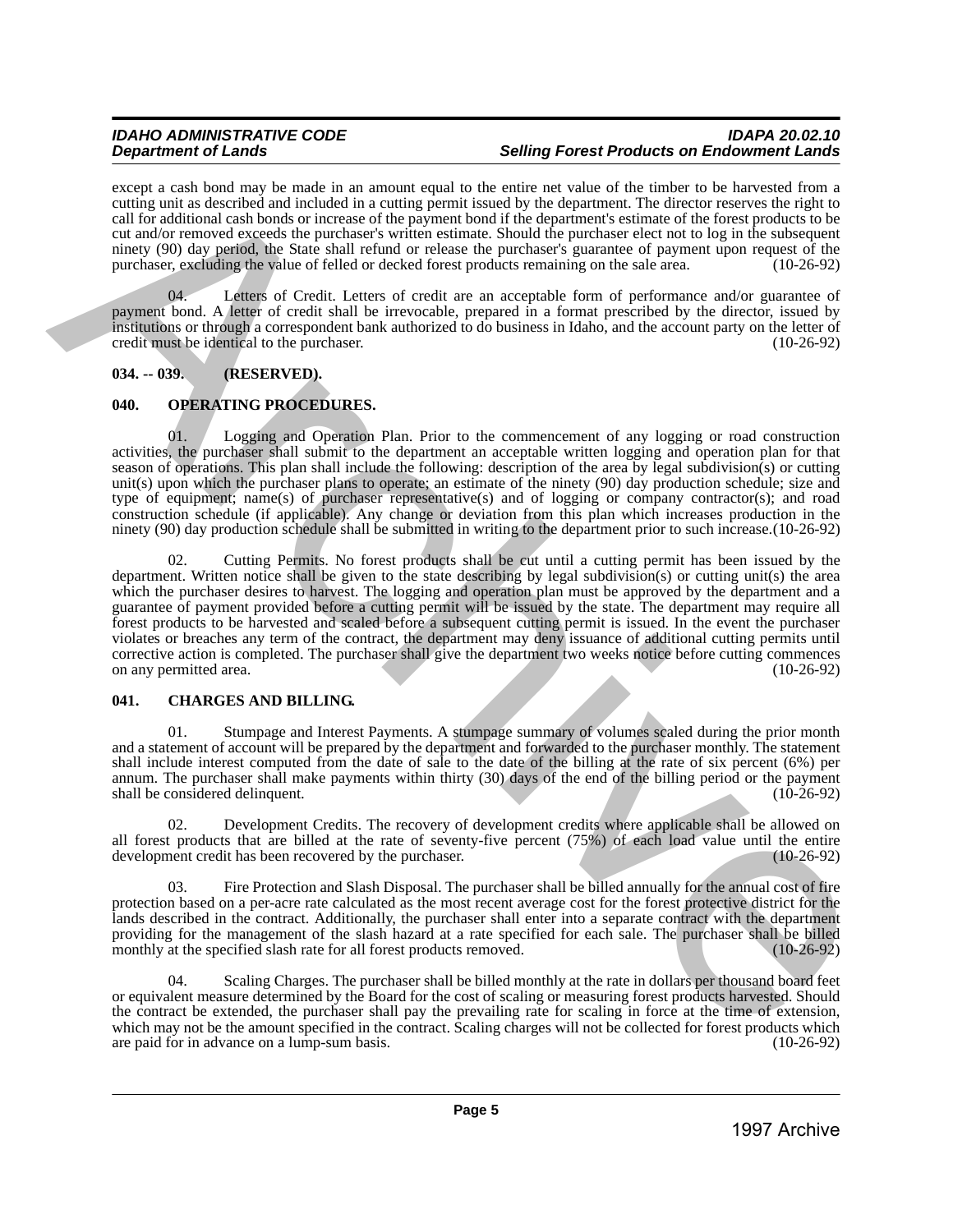05. Delinquent Payments. For each delinquent payment, the purchaser shall pay the department a ten dollars (\$10) late charge plus interest at a rate per annum as specified in the contract commencing from the end of the previous billing period. If the delinquent payment, late charge, and interest are not paid, the department may recover<br>the monies due by claim against the payment and/or performance bond. (10-26-92) the monies due by claim against the payment and/or performance bond.

# <span id="page-5-0"></span>**042. GENERAL CONTRACT PROVISIONS.**

01. Scaling Procedures and Load Tickets. All logs, poles, and other forest products harvested under the terms of the contract shall be presented at a location and in a manner as designated by the department for measurement or scaling. All forest products shall be scaled under the terms of the contract using the Scribner Decimal C Rule in accordance with rules of the State Board of Scaling Practices or specified in the contract by a qualified licensed scaler or scalers selected by the department. Load tickets will be furnished by the state for each sale. All loads of forest products shall have a load ticket attached to the load from the time it leaves the sale area until it is delivered to a location for scaling. Noncompliance will result in penalties specified in the contract delivered to a location for scaling. Noncompliance will result in penalties specified in the contract.

02. Cutting Limitations. The advertised volume of forest products to be removed from the sale area is an approximation of the sale volume determined using accepted timber cruising procedures. Prospective purchasers are responsible for establishing their own estimate of volume and bidding appropriately. The director shall not provide additional volume of forest products to the purchaser if harvested volumes are less than estimated volumes. The department retains the right to adjust the harvest prescription to provide adequate seed trees and/or tree stocking on site after notifying the purchaser, documenting the justification. If such adjustments are minor in nature, and agreed to by the purchaser, the adjustments may occur immediately upon documentation in the logging report. If such adjustments are major in scope, or if the purchaser does not agree, the purchaser may appeal the adjusted harvest<br>prescription to the director and Board. (10-26-92) prescription to the director and Board. 600 m. O. S. Encore and the state of the state of the state of the particle in the state of the state of the state of the state of the state of the state of the state of the state of the state of the state of the state of

03. Breach of Contract. In the event the purchaser breaches any terms of the contract, the department shall have the right to immediately suspend operations by verbal notification to the purchaser to be followed by written notice within five (5) working days. If such breach is not remedied within thirty (30) days after the written notice is mailed, the Board may terminate the contract, and the purchaser shall have no further rights under the contract. Upon such termination, the Board shall enter a forfeiture of the contract, all monies paid by the purchaser under the contract may be forfeited upon order of the Board, and action may be taken to recover damages from the purchaser and/or the surety or sureties. (10-26-92) purchaser and/or the surety or sureties.

04. Security Agreement. Through the contract, the state shall maintain a security interest in the forest products covered by the contract. The security interest may be claimed upon any breach of the contract by the purchaser. Signature of the parties to the contract shall constitute express approval of the security agreement.

(10-26-92)

05. Contract Period and Extension. All forest products purchased under any contract shall be cut and removed from the described premises during the normal contract period unless an extension is granted from year to year by the director as provided by 58-413, Idaho Code, upon payment by purchaser of such additional interest and/or extension fees determined by the director. Additional interest shall be computed from the date of sale to the date of billing at the rate per annum as determined by the Board. At the end of the initial contract period or the last extension, all forest products remaining upon the sale area shall become the property of the state, and the purchaser's right to go<br>upon state lands for the purpose of cutting and/or transporting any forest products shall terminate. upon state lands for the purpose of cutting and/or transporting any forest products shall terminate.

06. Assignments. Sale contracts shall not be assigned without prior written approval of the director and payment by the purchaser of assignment fees determined by the Board. (10-26-92)

07. Cancellation. No cancellation, termination, breach, or forfeiture under any provision of the contract shall relieve the purchaser or its surety or sureties from liability to pay all costs and assessments due or payable under the contract at the time of such cancellation, termination, or breach. (10-26-92)

Responsibility. The purchaser is not an agent of the state. The purchaser shall hold harmless the state of Idaho, its officers, agents, and employees from any and all claims for damages or injuries to persons or property that may be sustained by anyone as a result of the performance of the purchaser, agents, or employees in connection with the contract. (10-26-92) connection with the contract.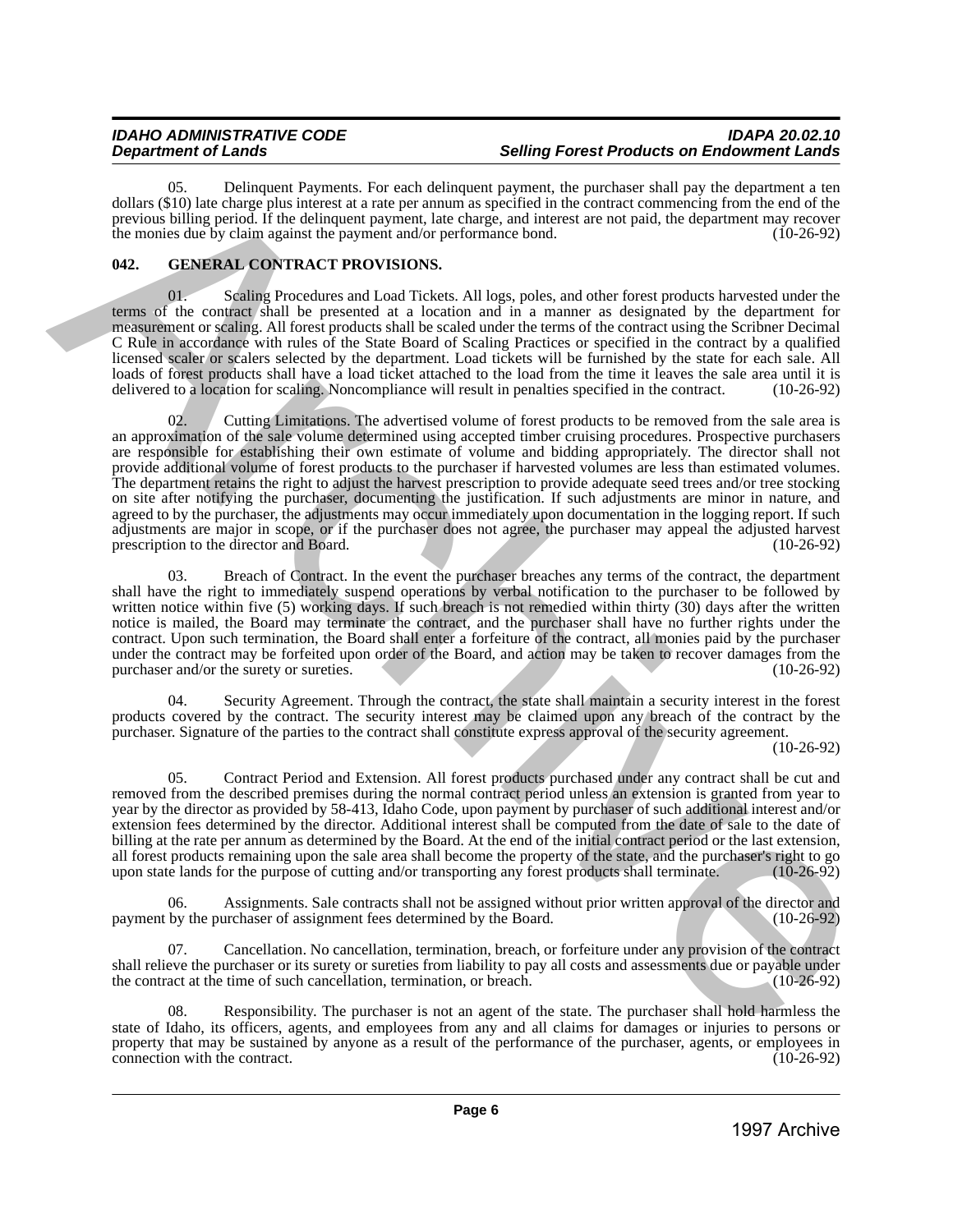|                | 02. | Request for Cancellation. When all contractual requirements have been completed, final payments<br>have been received, all load tickets have been accounted for, and a written request for cancellation has been received<br>by the department, any credit balances will be returned and/or transferred to other timber sale accounts as requested                                           |              |
|----------------|-----|----------------------------------------------------------------------------------------------------------------------------------------------------------------------------------------------------------------------------------------------------------------------------------------------------------------------------------------------------------------------------------------------|--------------|
|                | 01. | Sale Inspection. The department and purchaser should make a final joint inspection of the sale area<br>to determine that all contractual requirements have been satisfactorily completed. The final inspection shall carefully<br>note the status of the sale area regarding the requirements of the Forest Practices and Hazard Management Acts.                                            | $(10-26-92)$ |
| 044.           |     | TIMBER SALE CANCELLATION.                                                                                                                                                                                                                                                                                                                                                                    |              |
|                | 02. | Reports. A Logging and/or Road Construction Report will be prepared during each sale inspection.<br>The purpose of the report is to document current conditions, progress of the sale, contract compliance and<br>deficiencies, and to inform the purchaser of contract status.                                                                                                              | $(10-26-92)$ |
|                | 01. | Inspections. The purpose of sale area inspections is to ensure compliance with all contract terms<br>and Forest Practices Act requirements. Inspections will be conducted at regular intervals as determined by the state,<br>and the operator/purchaser will be invited to accompany the inspector when possible.                                                                           | $(10-26-92)$ |
| 043.           |     | TIMBER SALE ADMINISTRATION.                                                                                                                                                                                                                                                                                                                                                                  |              |
|                | e.  | Development Requirements.                                                                                                                                                                                                                                                                                                                                                                    | $(10-26-92)$ |
|                | d.  | General Sale Administration.                                                                                                                                                                                                                                                                                                                                                                 | $(10-26-92)$ |
|                | c.  | Road Maintenance, Erosion Control Specifications, Right-of-Way Requirements.                                                                                                                                                                                                                                                                                                                 | $(10-26-92)$ |
|                | b.  | Hazard Management.                                                                                                                                                                                                                                                                                                                                                                           | $(10-26-92)$ |
|                | a.  | Harvest Specifications, Utilization and Merchantability Standards, Harvest Procedures. (10-26-92)                                                                                                                                                                                                                                                                                            |              |
|                | 11. | Special Terms. Contract terms shall be drafted for each sale based on timber stand conditions, sale<br>objectives, terrain conditions, and development requirements. The contract terms shall include the following:                                                                                                                                                                         | $(10-26-92)$ |
|                | 10. | Catastrophic Damage. Should a catastrophic occurrence materially change the value of forest<br>products removed or significantly increase logging cost for the sale, the purchaser may request the Board to consider<br>a contract modification to make allowances for these conditions. Such requests shall be addressed to the director for<br>review prior to consideration by the Board. | $(10-26-92)$ |
|                | f.  | The Environmental Protection and Health Act of 1972, title 39, chapter 1, Idaho Code. (10-26-92)                                                                                                                                                                                                                                                                                             |              |
| Code.          | e.  | Transportation of Forest Products, Sections 18-4628, 18-4628A, 18-4629, and 18-4630, Idaho                                                                                                                                                                                                                                                                                                   | $(10-26-92)$ |
|                | d.  | The Standard Log Scaling Law, title 38, chapter 12, Idaho Code.                                                                                                                                                                                                                                                                                                                              | $(10-26-92)$ |
|                | c.  | The Idaho Stream Channel Alteration Act, title 42, chapter 38, Idaho Code.                                                                                                                                                                                                                                                                                                                   | $(10-26-92)$ |
|                | b.  | The Idaho Forest Practices Act, title 38, chapter 13, Idaho Code.                                                                                                                                                                                                                                                                                                                            | $(10-26-92)$ |
| 4, Idaho Code. |     |                                                                                                                                                                                                                                                                                                                                                                                              | $(10-26-92)$ |
|                | a.  | Rules Pertaining to the Idaho Forestry Act and Fire Hazard Reduction Laws, title 38, chapters 1 and                                                                                                                                                                                                                                                                                          |              |

| a. | Harvest Specifications, Utilization and Merchantability Standards, Harvest Procedures. (10-26-92) |              |
|----|---------------------------------------------------------------------------------------------------|--------------|
| b. | Hazard Management.                                                                                | $(10-26-92)$ |
| c. | Road Maintenance, Erosion Control Specifications, Right-of-Way Requirements.                      | $(10-26-92)$ |
| d. | General Sale Administration.                                                                      | $(10-26-92)$ |
| e. | Development Requirements.                                                                         | $(10-26-92)$ |
|    |                                                                                                   |              |

# <span id="page-6-0"></span>**043. TIMBER SALE ADMINISTRATION.**

# <span id="page-6-1"></span>**044. TIMBER SALE CANCELLATION.**